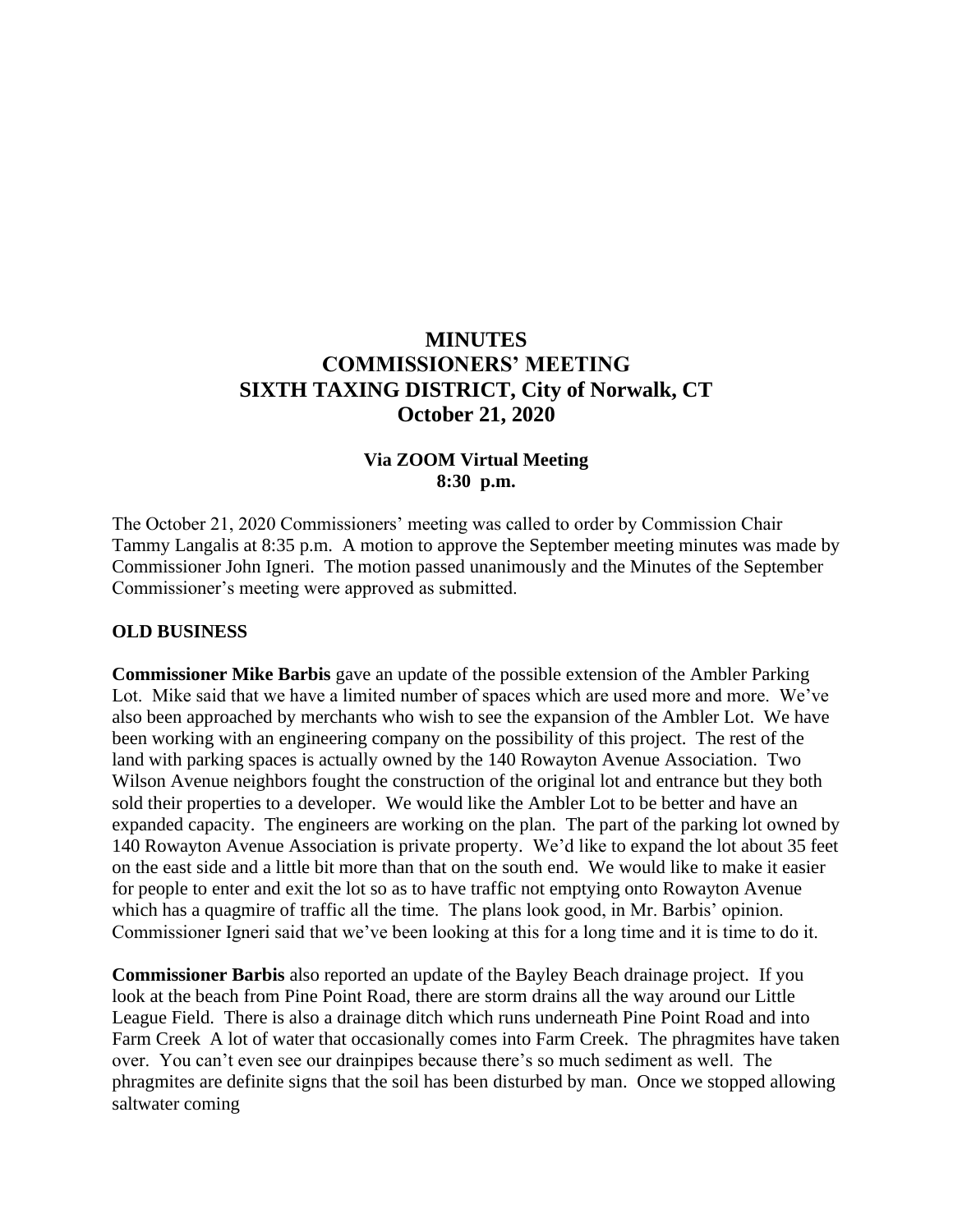# **MINUTES – October 21, 2020 Page Two**

up from Farm Creek (via a new Tide Flex valve), the phragmites took over. We are on our third set of engineers now who have worked on the problem. We've worked with the Little League and with the Rowayton Tennis Association. We have had the RTA fix it so that the Har-Tru could not come off and plug up our drainage system. We are proposing to put in a new drainage system, which would be installed using perforated PVC pipes. They shouldn't get clogged. We have cut back the phragmites twice. We continue to work on it. We're going to get permits to facilitate the work. We'll have periodic updates on the progress of this project. The money will come from the capital budget. We want to design this so that every 5 years we can do maintenance on this. Commissioner Igneri asked how we will deal with the phragmites going forward. If we dredge, we'll take out a lot of them. Mrs. Langalis thanked Commissioner Barbis for his work on this project.

**Commission Chair Tammy Langalis** reported on an update at the Rowayton Train Station Concession. At this point we don't have as many commuters going back into the city as we had hoped. The Station House is still closed. When do we want to open it? Should we put out an RFP for someone who might want to open a business in there. We could also have the hours of the guards increased a bit so that they could open the station during the peak rush. We may need it just as a shelter for peak times. We think we should wait until January to make a decision. **Commissioner John Igneri** said that he is in favor of waiting until January to make any decisions. Mrs. Langalis said that we have about 375 annual permits out now. There are people who are waiting to go on the Wait List. We may have to decrease the hours of the guards since we don't have much revenue coming in right now. We will have to decide whether or not we want to open the Station House again. Additional information will be communicated at a later date.

**Commission Chair Tammy Langalis** said that a couple of weeks ago, an email blast was sent out asking people for feedback on the fence and signs posted there. We received about a dozen or so replies. Most people said they liked it the way it was. 114 people signed a petition (not all 6TD residents) asking the commissioners to change the guidelines for the fence to allow indefinite posting of a Black Lives Matter sign. We asked what kind of signage they would like to see on the fence. We did speak with the mayor.asking him to let us know what the city does in these conditions. We asked him because the Old School property is owned by Norwalk and only managed by the Sixth Taxing District. The information we received said that it didn't apply to Norwalk since signs, lawn signs or others, are not allowed to be displayed in Norwalk. We welcome what the guidelines should be. Maybe some people would like to speak to this.

Rob Pratt of Farm Creek said that there is a focal movement for the equality of black people, that the fence policy should be updated to express this moment in time. He feels that the Black Lives Matter should not be categorized as political. It is a social movement. He and others have drafted a framework for the Old School Property fence policy.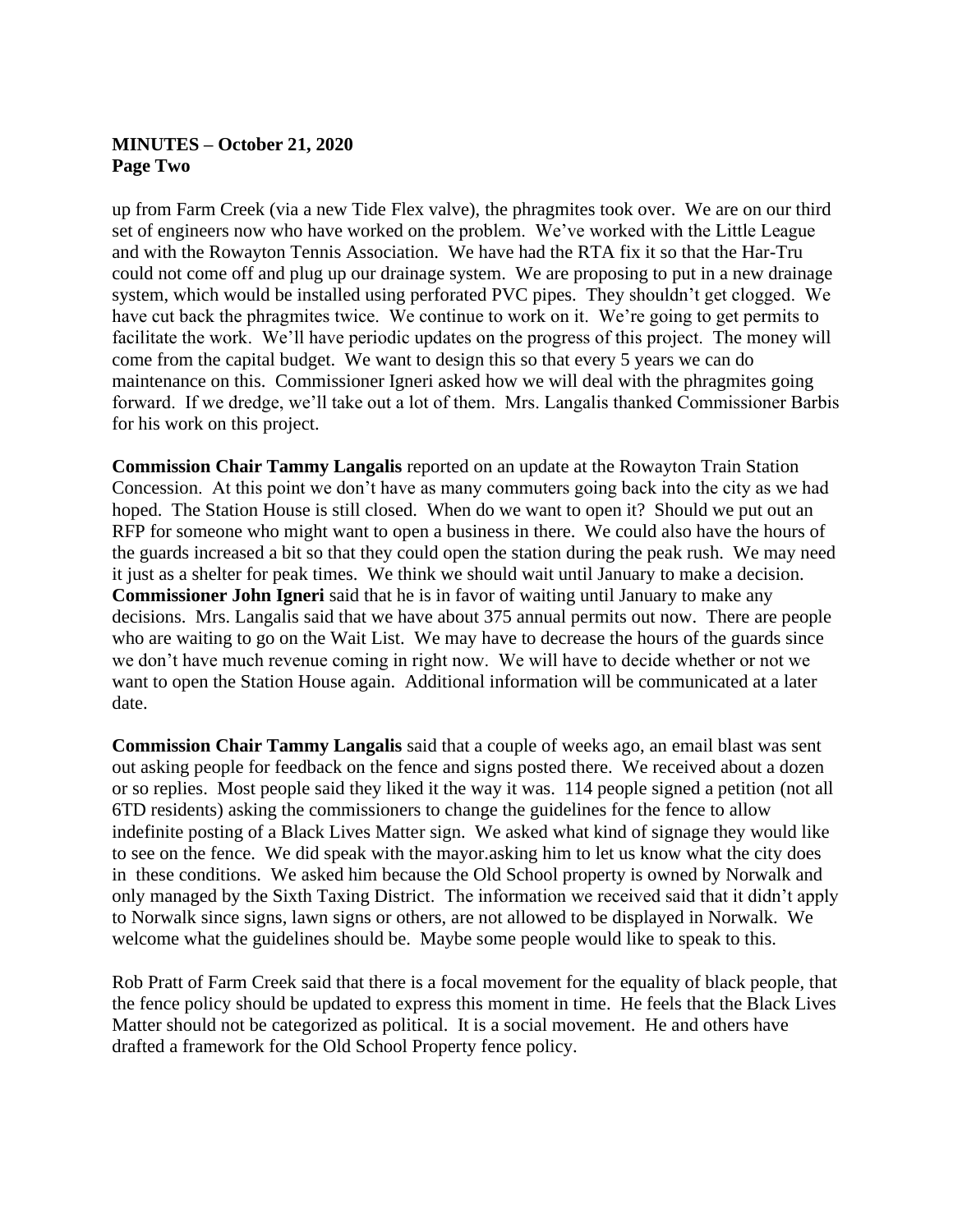### **MINUTES – October 21, 2020 Page Three**

Kate Connors said that the sign was taken down without a public vote or explanation of why it was taken down. There were four protests over the summer. The sign is not political. There was a petition to allow for the continuous display of the sign expressing that Black Lives Matter.

Mrs. Langalis said that when the original sign was taken down, it had been up for a month already. This length of time already exceeded the time allowed for sign on the fence, which is two weeks. We've had other conversations during meetings and we've put the issue on our web site. We are listening to both sides and we are still discussing the issue.

A person identifying as "Happy Clam" thanked the Commissioners for allowing people to join the meeting. Happy Clam said that we want the sign to go back up and wondered why there wasn't a more diplomatic approach and follow up plan since the last meeting. Mrs. Langalis said that we sent out an email blast and got back about a dozen comments. Happy Clam wanted to state that a Black Lives Matter sign has been hung across the front of a church in Westport.

Don Lennon(?) a board member for "Nancy on Norwalk" said he would not comment directly on the sign. Commissioner Mike Barbis said that the rules regarding posting of signs on the Old School Field is posted on our web site, [www.rowayton6td.com,](http://www.rowayton6td.com/) We feel that Nancy on Norwalk has a reputation of being political. Mr. Barbis also said that the fence is for signs of Rowayton organizations only. People may post private signs but the organizational signs are only for Rowayton organizations. That part of the fence guidelines has always been the same. The caller asked if there has ever been any exceptions to the rules. Mr. Barbis answered that since the guidelines have been put into place, we have never had any exceptions to those guidelines.

Daniel Harmond of 151 Highland Avenue wanted to commend the Sixth Taxing District for the work it does, in general. He claims that this is not being handled in an equitable way. The follow up highlighted a leadership vacuum. He is frustrated in the way the 6TD has handled this issue. He wants to see that the people are being listened to. Mr. Barbis said that if people want to change the guidelines on the fence, we can speak to that.

Mrs. Langalis, in the meantime, said that the Commissioners wanted to get some dialogue going, so we sent out the email blast.

Another caller said that there is quite a bit of misinformation around. The owners of the sign are not here anymore. They've worked really hard to get you to make an exception. Her emails have an underlying current that the District is sending a racist message. The protests happened because many people requested them. The caller doesn't see the Commissioners out there supporting Black Lives Matter. We need to put the sign up and we want to resolve this tonight.

Lauren Henry of Bryan Road asked why, if the 6TD would post a statement on their web site supporting Black Lives Matter, why can't we put up the sign? It seems like the bare minimum of what we should be doing.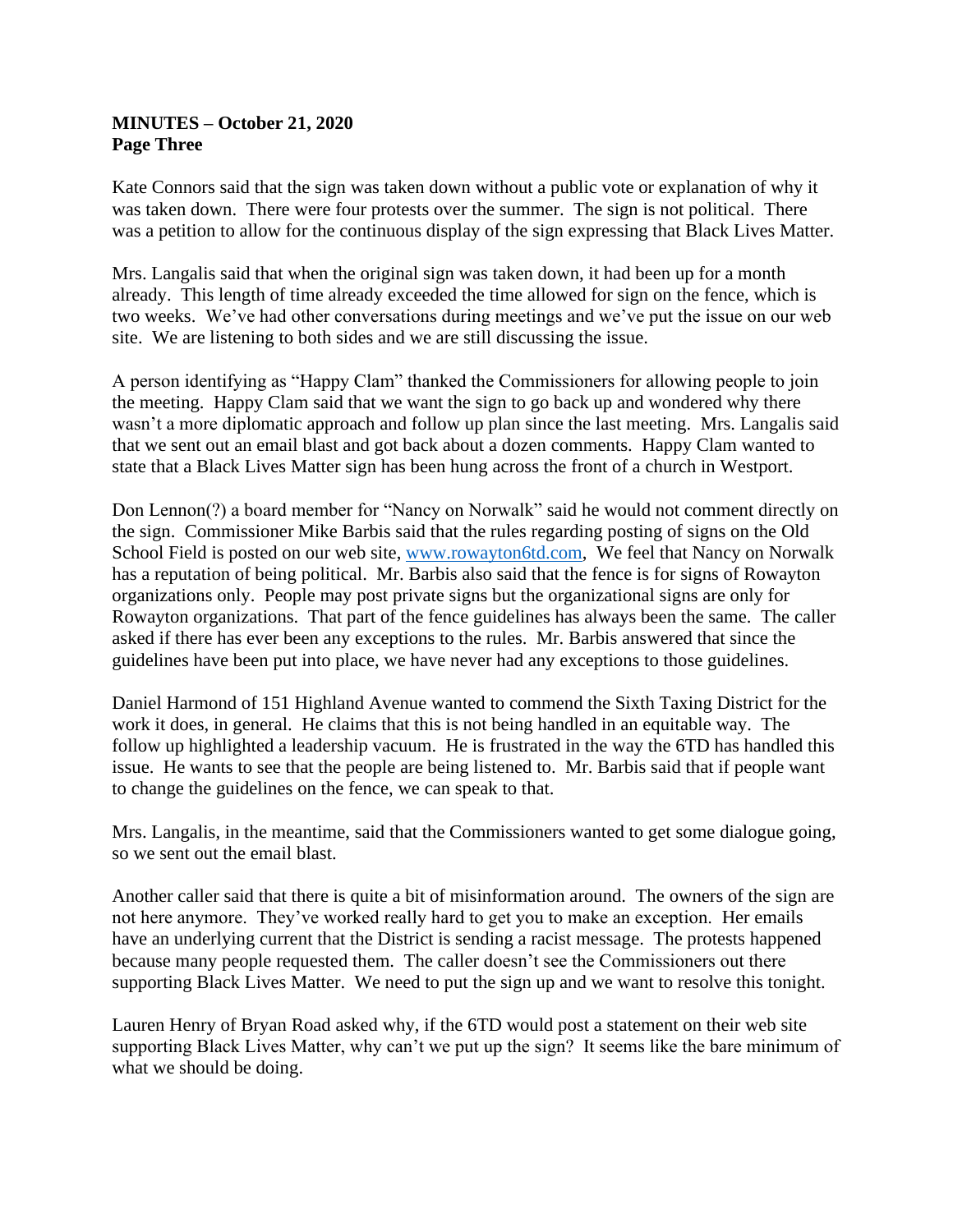### **MINUTES – October 21, 2020 Page Four**

Mrs. Langalis said that the Commissioners support the Black Lives Matter issue. We've had four demonstrations. She wonders if other places have many Black Lives Matter yard signs. Why is the fence so important? Why aren't the yard signs up in other places.

**Commissioner John Igneri** agreed with Tammy. He wanted to clarify that we did not go to the Mayor about the fence. He came to us since he'd been getting email and text about the topic. They're allowing us to make our own decisions about the fence. We've maintained a neutral position. We're just trying to talk about what's going on in the community. Blue Lives Matter is another issue. Do we allow a sign about that issue? What if someone wanted to post a sign taking a position about abortion, do we allow a sign about that? It's not as easy an issue that everyone says.

**Commissioner Mike Barbis** said that lots of comments are coming it. He said that he and the other commissioners try to do the right thing. We're only volunteers. He's been on the Board of Ed for 9 years. We're all giving back. The fence has never been allowed to be a political entity. We've felt very strongly about Black Lives Matter. We're just trying to be objective. He doesn't really understand why this sign has become such a flashpoint.

Mr. Igneri said that he is walking his dogs earlier and earlier so that he doesn't run into people who have such strong opinions on this issue. We're just trying to make the right decision.

Mr. Barbis said that maybe we can have an in-person public meeting at the Community Center to discuss this issue.

Mrs. Langalis thanked the other Commissioners and residents for their comments. They are totally in agreement on the issue of Black Lives Matter, but the fence may not be the place for a sign expressing that sentiment.

# **REPORTS**

| <b>Report of the District Treasurer</b> | November 2020                | <b>Gil Kernan</b> |
|-----------------------------------------|------------------------------|-------------------|
|                                         | <b>Sixth Taxing District</b> |                   |

**Treasurer's Narrative Report Commissioners' Meeting October 21, 2020**

#### **Handouts to Commissioners\*:**

- New Report Pending Open Items as of Oct. 17, 2020
- Budget vs. Actual report as of September 30, 2020 for FY 20-21
- Capital Funds Project Balances report as of September 30, 2020
- Railroad Budget v Actual for FY 19-20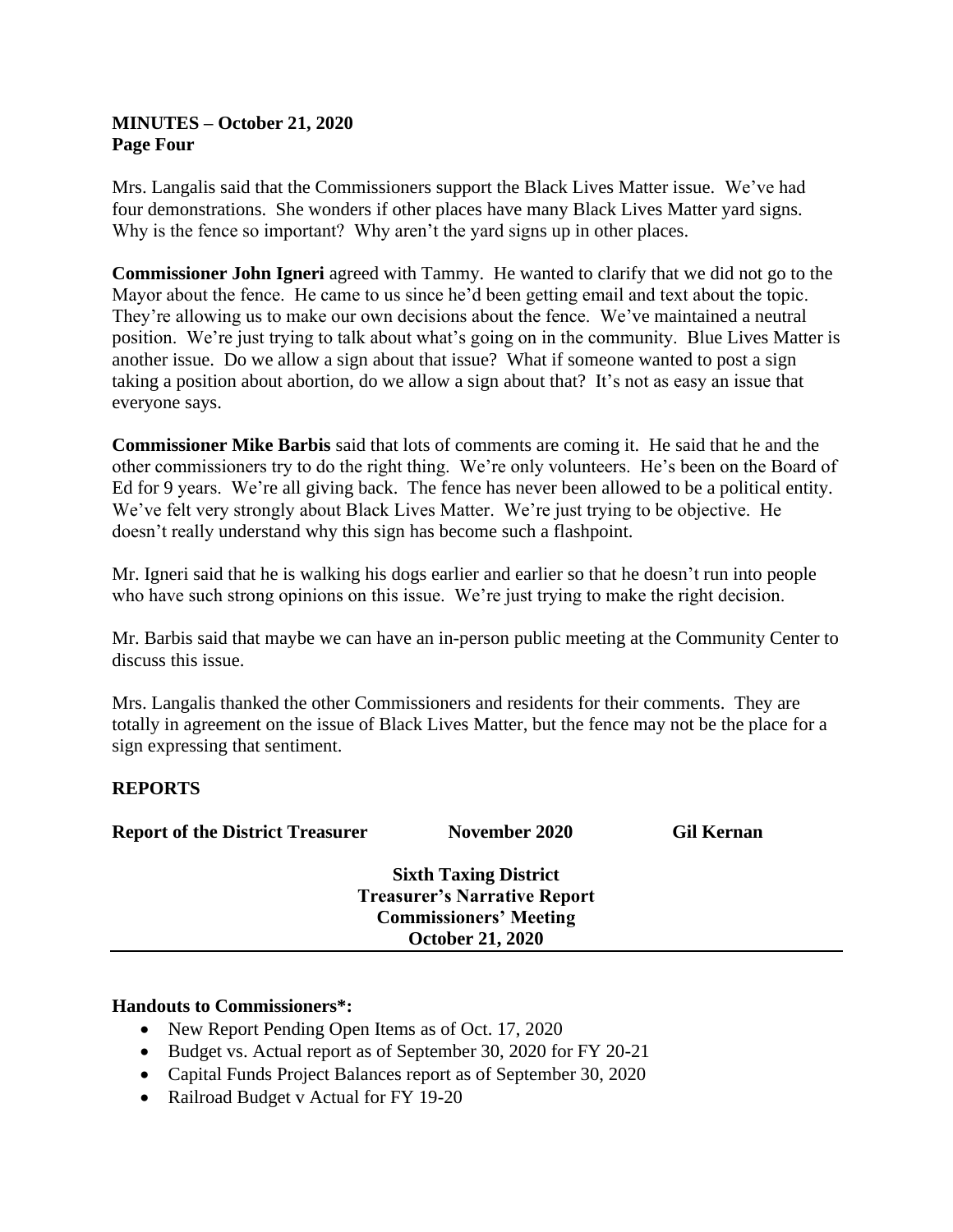- Railroad Budget v Actual as of September 30, 2020 for FY 20-21
- Reports of Bills Paid for the following months:

– September 2020

**MINUTES – October 21, 2020 Page Five**

#### **Comments on Reports:**

- **Budget vs. Actual Report for FY 20-21**
	- Our income is at 38.5% of the budgeted expenses.
- **Capital Budget**
	- Including reserves, the Capital account has a balance of \$461,528

#### **Events:**

- We are working with the Auditors on the Annual Audit for FY 19-20
- An email has been sent to Dept. Supervisors requesting projected budget items For preparation of the FY 21-22 Budget Draft

\*Please note, these are preliminary drafts and not final audited reports \$Statistical reports will be at the end of the Minutes

District Treasurer Gil Kernan said that we are at 46% of the projected income and 45% of the budgeted expenses. The funds for some of the items mentioned tonight will come from the capital budget and there are enough funds to cover them.

Tammy, Ed and I will discuss the RR budget in the near future.

| <b>Report of the Fire Marshal</b>  | September 2020 | <b>Ed Carlson</b>     |
|------------------------------------|----------------|-----------------------|
| <b>Type of Activity</b>            | <u>#</u>       | <b>Total Man Hrs.</b> |
| <b>Blasting Permits</b>            | ***            | ***                   |
| <b>Blasting Site Inspections</b>   | ***            | ***                   |
| <b>Building Inspections</b>        | 5              | 6                     |
| Clerical (office) work             |                |                       |
| <b>Fire Marshal Conferences</b>    | 2              |                       |
| <b>Career Development Training</b> |                |                       |
| Investigations                     | 2              | 4                     |
| Meetings: District monthly         |                |                       |
| <b>FNHCFMA</b>                     |                |                       |
| Propane tank install inspection    |                |                       |
|                                    |                | Total Man Hrs. 44     |

ESO Solutions is the new vendor for Fire Incident reporting and Occupancy Inspection Data. Fire Marshal Carlson said that the fire department is going to have a house drill tomorrow as a home will be demolished at this time.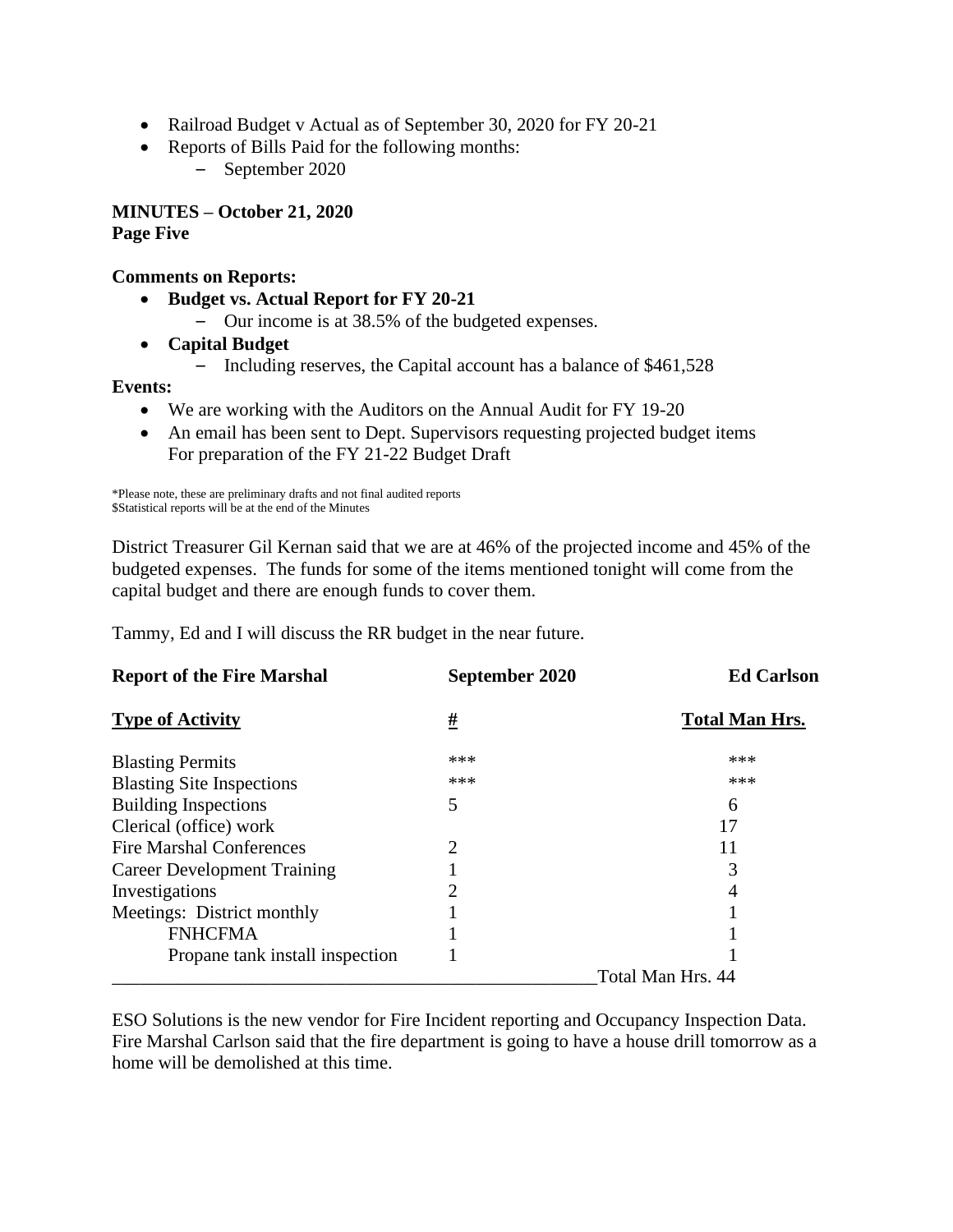**MINUTES – October 21, 2020 Page Six**

#### **Report of the District Property Manager October 21, 2020 Ed Carlson**

# **Community Center:**

- **1.** The UG is being used Mon. Fri. for a Board of Education learning pod.
- **2.** A tree was planted near the Potting Shed by Rowayton Gardeners in memory of Michael Poler.
- **3.** The Community Center AED was removed for the winter by Norwalk Hospital. The Little League field AED was relocated to the Community Center Underground restroom.

# **Bayley Beach:**

- 1. The entrance apron and area near the Bayley Beach basketball court has been graded and paved by P&S Paving.
- 2. The tree stump by the playground has been ground and the wood has been split for residents.
- 3. Concession equipment has been removed.
- **4.** The AED has been removed by Norwalk Hospital for the winter.

# **Pinkney Park:**

- **1.** The maple tree on the north property line will have dead wood removed from it soon.
- **2.** The AED in Pinkney Park has been relocated to the Pinkney public restroom for the winter months.
- 3. The Farmers' Market will be ending in November. Date TBD.

# **R. R. Parking Lot:**

1. CT Rail has approached the District to see if there is any interest in assuming operation of the Station Building.

# **Report of the District Clerk October 21, 2020 Andrea Woodworth**

- **1.** I've notified all groups who usually use the Community Center for meetings to let them know they can again meet here. I let them know that they will have to pay the District \$50 for an in-depth cleaning after each use. The District will send the money to the cleaning service.
- 2. One of the Pinkney Park yoga teachers will start having a maximum of 10 persons for the yoga classes in the Grace Room on Monday and Friday mornings starting on November 2
- 3. Greg Barringer may, in the future, run a weekend class but that is yet to be decided.
- 4. The Chamber Orchestra will start practicing in the Moose Room starting on November 4. I thought they wanted to practice on Sunday afternoons, but, judging from the paperwork that was left for me last night, they will continue to practice again on Wednesday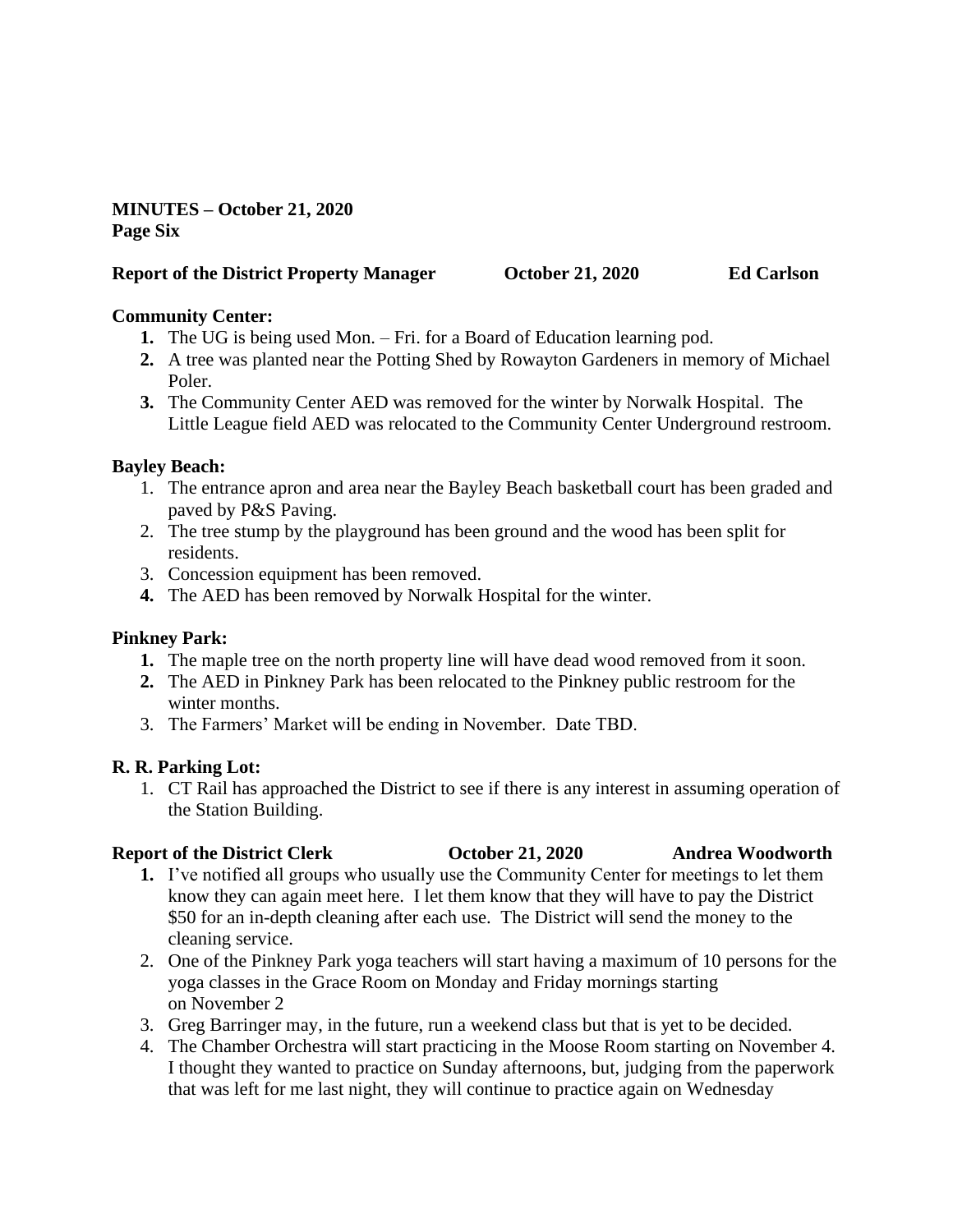evenings. If and when we go back to in person meeting for the Commissioners' Meetings, I will either relocate them on that one Wednesday a month or have them cancel the practice.

### **MINUTES – October 21, 2020 Page Seven**

- 5. As I'm sure you know, there are remote learning gatherings in the Underground for students doing their learning only on those school days.
- 6. There may be a children's music class scheduled at the Community Center as well but the details have not been decided yet.

Mrs. Langalis stated that we had a security guard patrolling Rowayton this summer. We're trying to control the partying by youth that often gets out of control. There was no serious damage to district property. This has been better than in years past.

There were a few more people who wished to speak on the subject of the sign for the Old School Fence. Daniel said that passions are running hot. Michael Barbis said that he had felt personally attacked but doesn't really think that was the case. Mr. Barbis also said that we've raised the points that we have. We will continue to discuss this as long as the issue exists. Daniel \_\_\_\_\_? said that there seems to be a very clear lack of direction from the 6TD. How long are we going to go along with this? He would love to hear of some decisions being made.

A woman who is not a Rowayton, but a Norwalk, resident asked to speak. She doesn't think it's good to compare Black Lives Matter with Blue Lives Matter. You can always take off the uniform. Mr, Barbis said that she might be feeling threatened because we cannot take off the black skin. She went on say that she is trying to not make it personal. You cannot wake up not Black. What you are lacking is diversity training. People are just getting more angry with the way things are being handled tonight. What happened tonight isn't fair and some of it is personal. It's 400 years with misinformation. She asked if there was not anything taught about Black history.

Commissioner Barbis thanked everyone for expressing their opinions. We're just volunteers in this endeavor. We want to hear your concerns. The Commissioners have spent a lot of time talking about these issues. We're responsible for the whole district not just those who cime in here. Commission Chair Tammy Langalis said she would be willing to put the sign up for another two weeks. Mr. Barbis wants to have a public meeting and wants to have a public venue. We appreciate your impact. Mr. Barbis made a motion that we would put the sign up for two weeks and see where we go from there. Commissioner Igneri seconded the motion and the plan was cleared for action.

A motion to adjourn the meeting was made by Commissioner Igneri. The motion was passed to adjourn the October meeting of the Sixth Taxing District Commissioners at 10:10 p.m.

Respectfully submitted, Andrea J. Woodworth